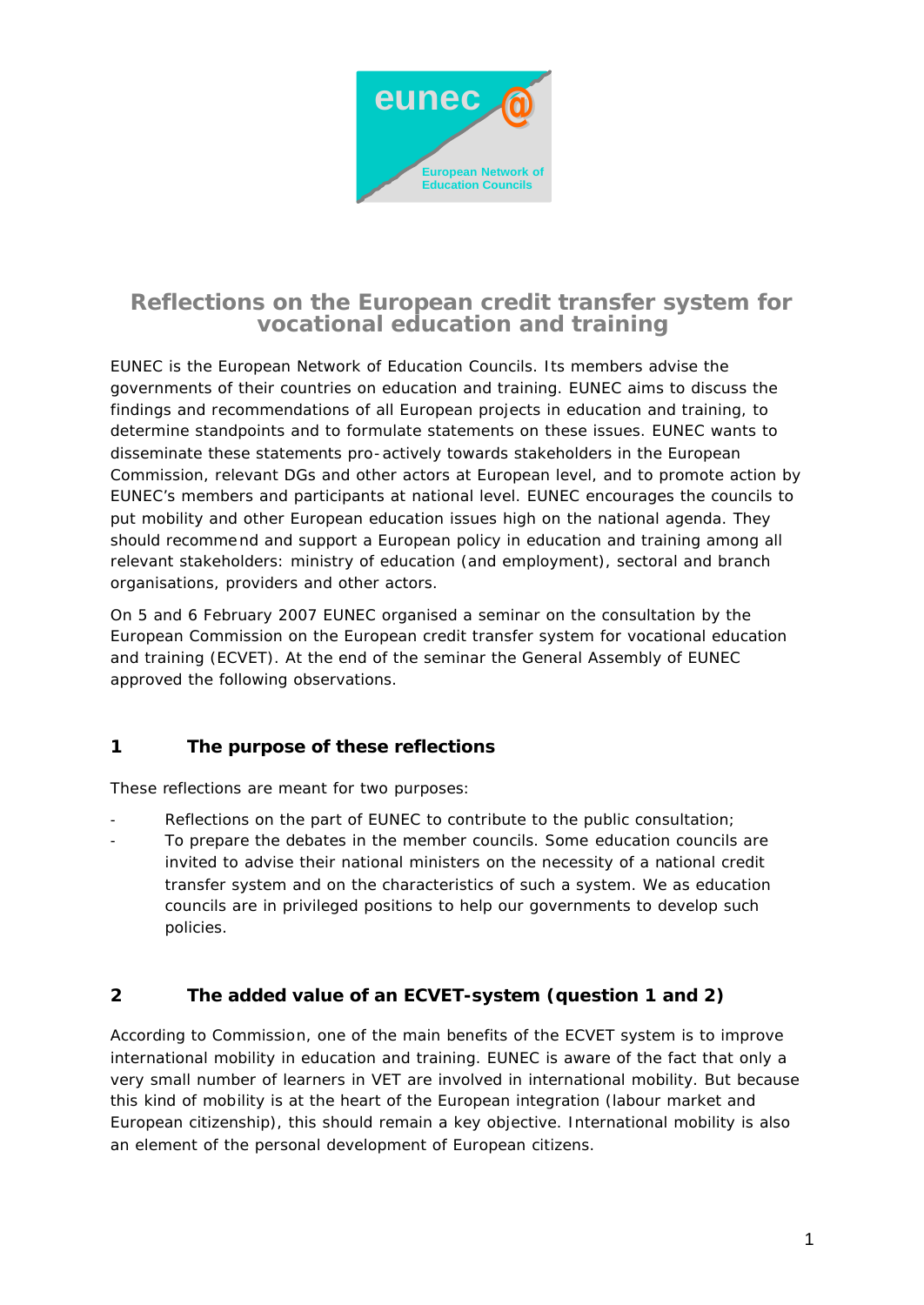But EUNEC wants to put the focus on the added value of ECVET as a communication instrument within the national systems, even though it has some issues with subsidiarity:

- to bridge the gap between education and training systems operating in segregated settings. Most learners have some fragmentised competences acquired in different systems but they are unable to transfer them from the education system to the training system and vice versa.
- to link sectors (e.g. vocational school education, workplace-based vocational education and others) within the educational system. ECVET offers an opportunity to build flexible learning paths, more appropriate to the real starting point of the learner.

ECVET could also be a unique instrument to reach another objective not mentioned in the consultation paper of the Commission that is adding educational perspective to the central aims of the ECVET-system.

Because the ECVET system is appropriate to describe the component elements of a qualification, ECVET could certainly benefit learners who risk leaving the system unqualified. ECVET offers a starting point to define the level of competence of a learner who may not reach all the competences needed to acquire a qualification. From an educational perspective, ECVET is a concretisation of the idea of accumulation of competences, rather than assessing the gaps in the competences (see the statements of EUNEC on EQF).

# **3 The technical specifications**

# **3.1 The role of credit points**

EUNEC considers that learners should be aware of the importance of learning outcomes of a spec ific unit in relation to a certain qualification delivered by a competent authority. Credit points are one of the possible tools to give an indication of the relative weight of a unit towards a the qualification, but not necessarily an integrated part of the ECVETsystem. ECVET should be seen as a two-pillar system with credit points as an underlying tool. The competences certainly should be part of a validation process of prior learning or accreditation of prior learning. The same unit can be evaluated totally differently in different learning contexts.

In the context of the credit points' weight, we should also take into account that the European credit transfer system (ECTS) in higher education is a well-known and accepted system. In the long run, both systems can complement each other. Both systems use the perspective of accumulation of competences and are learner-centred. The perspective of learning outcomes and workload can be integrated. ECVET should be developed as a first step to this global system.

Each competent authority should have the autonomy to decide on the relative weight of a unit.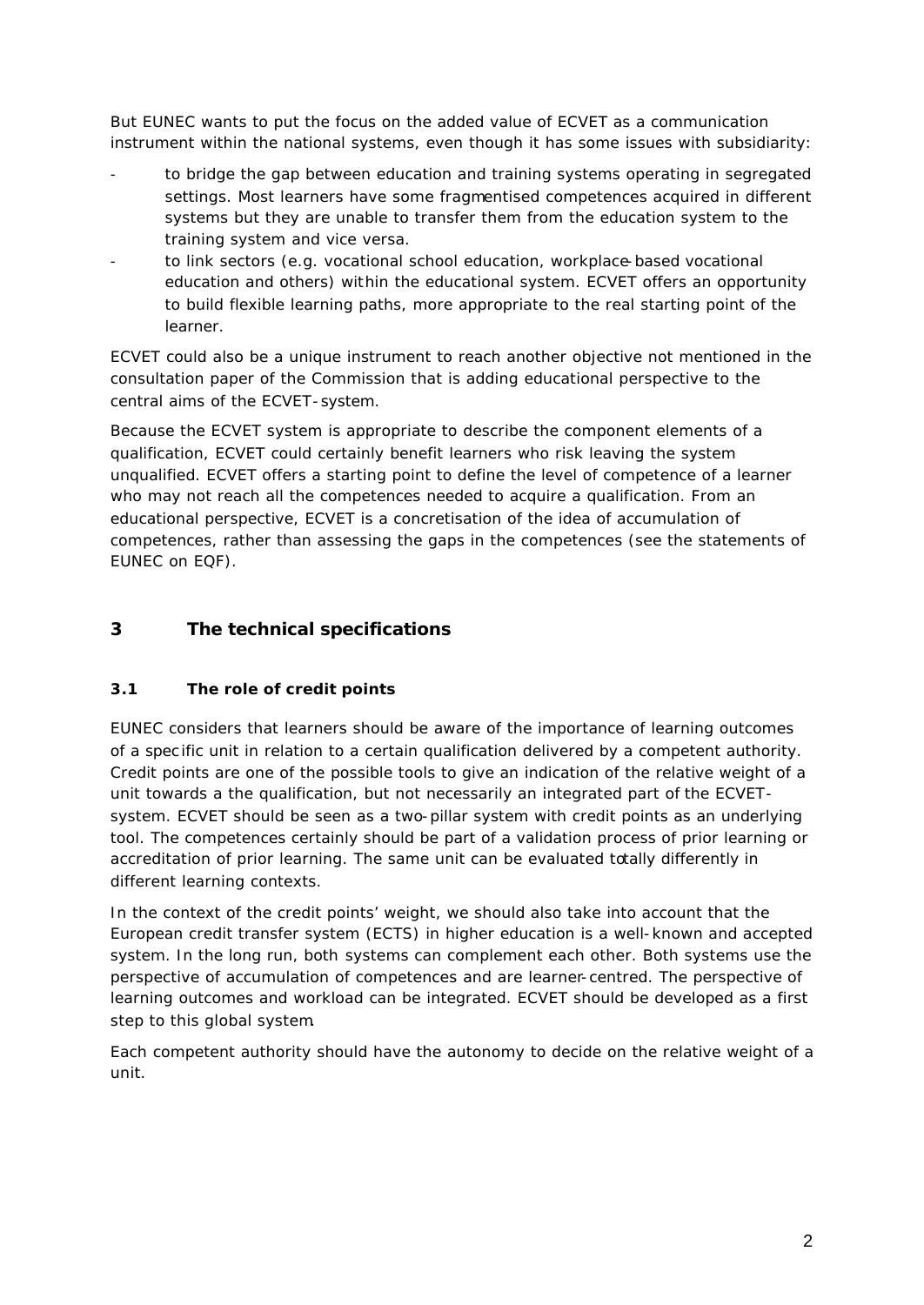### **3.2 What is a unit in relationship to a small qualification/sub qualification?**

It is not always clear what the minimum size of a unit and the number of units in a qualification should be? For EUNEC the relevance on the labour market is the only test for the relevance of a qualification or a sub qualification.

# **4 Implementation strategies**

#### **4.1 Comprehensiveness in European instruments**

EUNEC is aware of the existence of a whole range of instruments developed by the European Union to underpin mobility and modernisation of VET-systems. These instruments are developed within the Copenhagen process and the revised Lisbon process. Within the reviewed goals of both processes, new instruments can be developed. But the links between these instruments are never made explicit.

We refer, amongst others, to

- EQF and common reference levels:
- The common principles for mutual trust and quality assurance.
- The common principles the recognition of prior learning and informal and nonformal learning;
- The key competences;
- Europass;
- The principles for counselling and guidance...

EUNEC would like the Commission to clarify the links between the different policy measures mentioned herein.

#### **4.2 ECVET as part of a wider qualifications and curriculum policy**

National states need to clarify the relationship between the qualification structure and the credit system, on the one hand and the curriculum and certification policy on the other hand. This clarific ation is also needed to encourage actors in education systems to take a proactive stance in the discussions on EQF, EVCET, national qualifications structures and credit systems.

#### **4.3 The complexity of the system calls for research and experiments**

The elaboration of a wider system for credit transfer is a very complex issue. We will need to embrace the diversity within both education and training systems. We need time and opportunities to learn more about the nature of ECVET in the complexity of real school life and reality of the training environment. Therefore, we should support experimenting within the system and the development of expertise. Therefore, piloting and experimenting at national, regional, sectoral and cross-border levels is a necessity.

It would not be realistic to hope to implement the whole system within a short period of time.